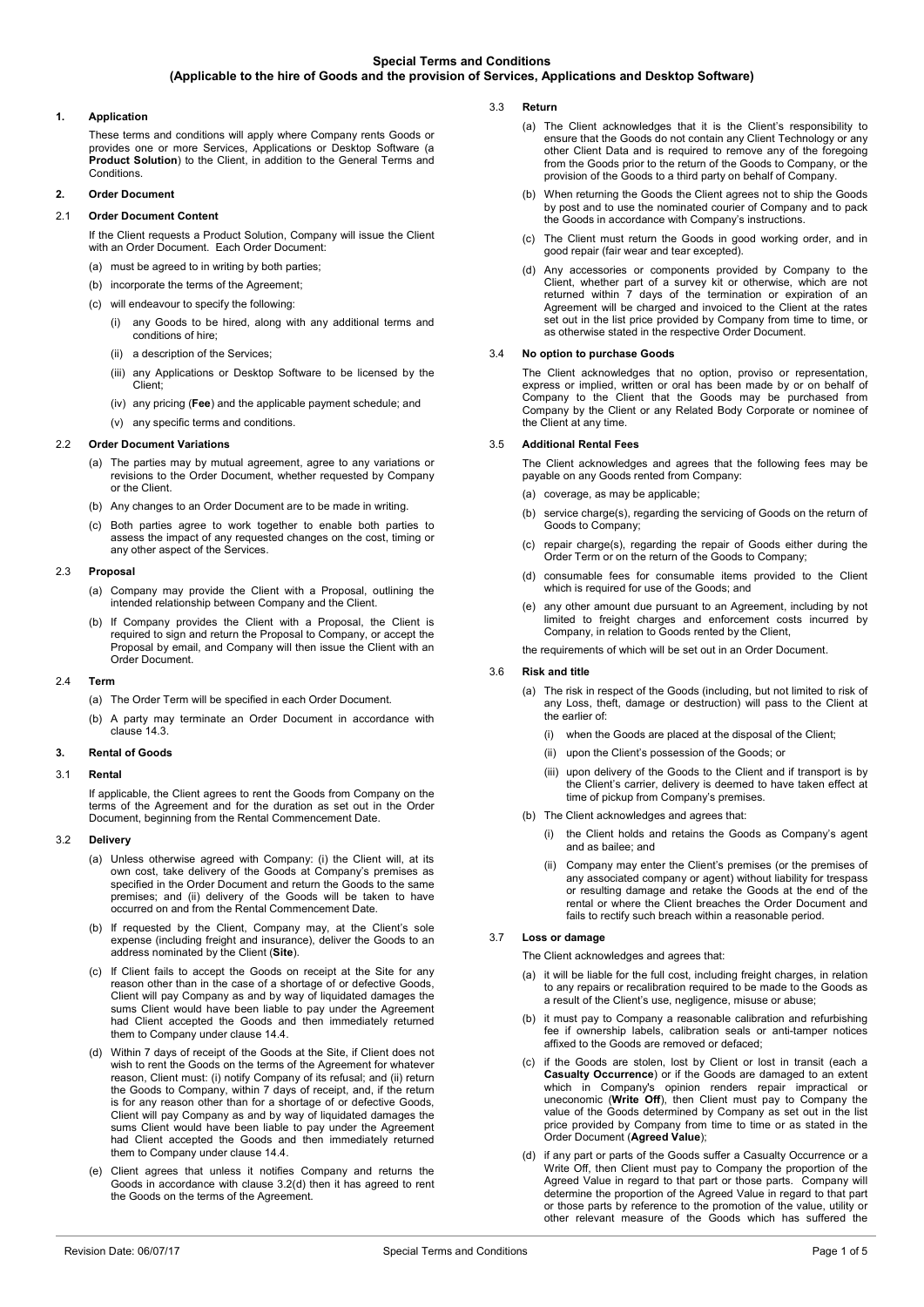Casualty Occurrence or Write Off and will inform Client in writing of the basis of its calculation;

- <span id="page-1-0"></span>(e) if the Goods are damaged (excluding normal wear and tear) but are not a Write Off, then Client will indemnify Company for all loss and damage caused, including but not limited to the costs of ensuring that the Goods are restored to a condition satisfactory to Company;
- (f) the amount required to be paid under clauses [3.7\(c\),](#page-0-1) [3.7\(d\)](#page-0-2) or [3.7\(e\)](#page-1-0) must be paid by Client to Company on the next payment date after the Casualty Occurrence or Write Off or the last day of the Order Term, whichever occurs first;
- <span id="page-1-1"></span>(g) upon payment of the Agreed Value as required under clauses [3.7\(c\)](#page-0-1) or [3.7\(d\)](#page-0-2) the Agreement will terminate in respect of the Goods or the part or parts of the Goods which suffered the Casualty Occurrence or Write Off. The Agreement will continue in respect of the remainder of the Goods (if any) at a revised rent calculated by Company having regard to the proportion of the value, utility or other relevant measure of the Goods which has not suffered the Casualty Occurrence or Write Off. The revised rent will be advised by Company to Client in writing.
- (h) any termination of the Agreement under clause [3.7\(g\)](#page-1-1) will not prejudice any right or remedy of Company in respect of any antecedent breach by Client under the Agreement;
- (i) if the Goods are damaged or lost, Client must continue to pay the Fees until the Goods have been repaired or the Agreed Value is paid by the Client; and
- <span id="page-1-2"></span>(j) if the Goods are damaged or lost, Client must: (i) notify Company within 7 days of such loss and damage occurring, and in the event of full loss, give details of all or any action taken to recover the Goods and actions taken to report the loss including the filing of a police report (as the case may be); and (ii) return to Company within 7 days any accessories to the Goods lost or damaged, otherwise Company shall be entitled to invoice Client for the accessories at the list price published by Company in accordance with clause [3.3\(d\).](#page-0-3)

#### 3.8 **Insurance**

The Client acknowledges and agrees that the Client may be required to hold and maintain insurance coverage in respect of the Goods.

# **4. Coverage**

- (a) Any requirements, conditions and cost of coverage provided by Company (or its sub-contractors or agents) will be set out in the Order Document or as otherwise provided by Company to the **Client**
- (b) When hiring certain Goods the Client may be given the option of paying a cover charge to cover against the risk of down hole loss or damage to the Goods (**Cover Charge**). If applicable, the Cover Charge rate will be stated on the Order Document and will be payable in instalments as agreed in writing with Company.
- (c) If applicable, Clients who wish to elect to pay the Cover Charge must notify Company in writing and Company shall reflect this decision on the Order Document.
- (d) If applicable, Company reserves the right to refuse to accept an election for a Cover Charge if:
	- (i) any debt remains outstanding by Client to Company; or
	- (ii) a claim has already been made in respect to any Goods rented by Client.
- (e) If applicable, and if the Client elects to pay the Cover Charge over Goods, Company agrees to release Client from any requirement to indemnify Company for any loss and damage which occurs to those Goods (including accessories hired) while in use down hole, on the following conditions:
	- (i) if the Goods are lost down a hole, Client must make reasonable attempts to retrieve the Goods and Client must return any accessories to the Goods lost to Company to mitigate the loss. Company will not indemnify Client for any accessories or Goods which have not been lost or damaged, but which are not returned to Company;
	- (ii) Client must notify Company in writing of any loss or damage of the Goods, within 14 days of such loss or damage occurring; and
	- (iii) the loss or damage must not have been caused by:
		- (A) Client opening, tampering or using the Goods in a manner which is inconsistent with its intended use:
		- (B) Client utilising the Goods with any associated running gear when damage to the running gear existed;
		- (C) Client failing to operate or maintain the Goods in accordance with any operating instructions provided by Company; or
		- (D) Client continuing to use the Goods when damage to the Goods exists.

(f) If any Goods which have been reported lost down hole are subsequently retrieved or found by Client, Client will be responsible for the Fee in respect of the Goods for the period between the date the Goods were declared lost and the date the Goods are subsequently found or retrieved.

# **5. Services**

# 5.1 **Services**

- (a) If requested, Company agrees to provide the Services to the Client in accordance with the terms of the Agreement and as otherwise set out in the respective Order Document.
- (b) Company agrees to provide the Services to the Client at the Site(s), as set out in the Order Document.

# 5.2 **Relationship**

The parties' relationship is one of principal and independent contractor, not employer and employee, agency or partnership.

# 5.3 **Scope**

- (a) The parties agree that the precise scope of the Services provided by Company will be as set out in the respective Order Document.
- (b) If the Client wishes to add any additional Services it must enter into a separate Order Document in relation to those Services.
- (c) Subject to any terms that may be set out in the Order Document, Company is not subject to the direction or control of the Client as to the manner in which the Services are completed.

# 5.4 **Outside Scope**

Any services provided to the Client by Company which are not expressly included in the Services (**Additional Services**) and have not been included in the Fee, will be charged to the Client in accordance with Company's Rate Card, unless otherwise agreed to by the parties in writing.

## 5.5 **Subcontractors**

Company can delegate the performance of any of the Services to any of its subcontractors, at its discretion, provided that it contractually obliges those subcontractors to confidentiality obligations which are at least as onerous as the obligations of confidentiality in claus[e 10.3](#page-2-0) and the Company remains liable to the Client for the performance of the Services.

## 5.6 **Service limitations**

The Client acknowledges and agrees that:

- (a) Company's ability, and obligation, to provide the Services is subject to the Client complying with its obligations under claus[e 8.1](#page-2-1) and any other limitation or exclusion set out in the Agreement;
- (b) unless otherwise agreed in writing, the cost of consumables, replacement parts, hardware, software, network upgrades and any associated services are outside the scope of the Services and are the full responsibility of the Client;
- (c) unless otherwise agreed in writing, any server upgrades, network device maintenance and upgrades and software maintenance and upgrades are outside the scope of the Services;
- (d) Company cannot promise that the Services will be uninterrupted, error-free, or completely secure; and
- (e) there are risks inherent in internet connectivity that could result in the loss of the Client's privacy, Confidential Information and property.

# 5.7 **Access**

Company may access and use Client Data for the purposes of testing and developing the Services, provided that it is on anonymous basis and not attributable to Client.

#### **6. Applications and Desktop Software**

- (a) If applicable, Company grants to the Client a licence to certain Applications or Desktop Software the details of which will be set out in an Order Document.
- (b) The Client acknowledges and agrees that the Applications and Desktop Software may be subject to additional terms and conditions, and the Client must comply with those terms and conditions notified to it from time to time (including, but not limited to, the terms and conditions of terms of insurance in respect of the Goods and Third Party Licenses).
- (c) Applications may be provided to the Client as a service via an internet portal accessible application using login details applicable to the Licensee. The Client agrees to treat those login details as Confidential Information.

# **7. Third Party Content**

The Client acknowledges and agrees that:

(a) Third Party Content may be utilised in connection with an Agreement (including as part of the Applications, the Desktop Software, the Services or the Additional Services);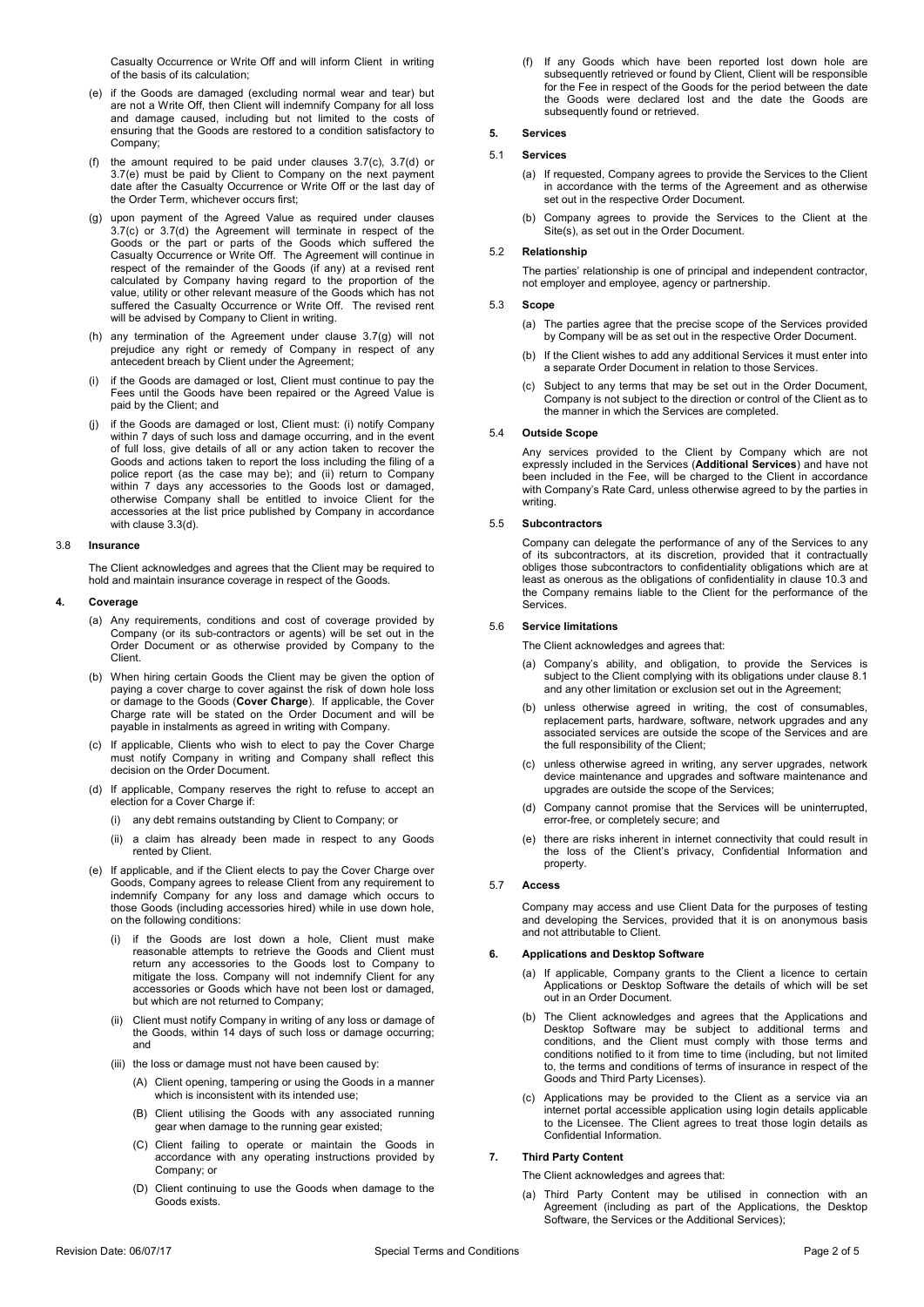- (b) Third Party Content may be subject to Third Party Licences;
- (c) it must fully comply with the terms and conditions of all Third Party Licences notified to the Client from time to time; and
- (d) Company has no control over the content or performance of any Third Party Content.

## **8. Obligations and covenants**

#### <span id="page-2-1"></span>8.1 **General obligations and covenants**

The Client must, and must ensure its Personnel, in addition to any other Client obligations set out in the applicable Order Document):

- provide Company with all reasonable information and access to its premises, Sites, computer and network systems in order for Company to provide the Services in accordance with the terms of the Agreement;
- (b) if required, provide adequate conditions for Company's personnel at the Client's premises and Sites, including, but not limited to, workspaces, heating, lighting, ventilations, electric current and outlets, internet and long-distance telephone access;
- (c) promptly notify Company of any event or incidents that is likely to or will impact on the provision of the Services or any other obligation of Company (including but not limited to any Exceptional Circumstances);
- <span id="page-2-3"></span>(d) hold all licenses and authorisations (including import, export and radiation source licences) required by Law anywhere in the world where the Client imports, possesses or uses the Goods, Applications or Desktop Software;
- <span id="page-2-6"></span>(e) if applicable, at all times keep and maintain the Goods properly serviced, in proper working order and condition, including but not limited to regular required maintenance of any diesel engines and lubrication to bearings and ensure that records are maintained for the operational time of the Goods and make those records available to Company within 2 days of receiving a request to do so;
- (f) keep the Goods at the premises authorised by Company unless written permission has been obtained from Company to relocate the Goods elsewhere;
- (g) use the Goods, Applications and Desktop Software carefully and properly and comply in all respects with the instructions and recommendations of Company;
- (h) permit Company and its Personnel, to enter the premises of the Client at all reasonable times after notification by Company in order to inspect the Goods;
- (i) keep the Goods in a safe place;
- (j) not modify or repair the Goods, Applications or Desktop Software without written consent from Company;
- (k) not use the Goods, Applications or Desktop Software for any illegal purpose and must comply in all respects with all applicable Laws reasonably necessary for the safe and lawful operation of the Goods, Applications and Desktop Software;
- (l) not place, or allow to be placed, on the Goods any plates or marks that are inconsistent with the ownership of Company;
- (m) notify any person seizing or claiming an interest in the Goods of the ownership of Company and must give immediate written notice to Company of such seizure or claim;
- (n) not without Company's prior written consent: (i) agree, attempt, offer or purport to sell, assign, sublet, lend, pledge, mortgage, let on hire or otherwise part with or attempt to part with the personal possession of or otherwise deal with the Goods; or (ii) allow any encumbrance, charge or lien of any kind to arise or remain on the Goods or any part of the Goods; or (iii) conceal or alter the Goods or make any addition to the Goods except as requested by Company;
- (o) promptly notify Company of any event that is likely to or will impact on the condition or operation of the Goods or the provision of the Services, Applications or Desktop Software;
- (p) take sole responsibility for Client Data including back-ups; and
- (q) comply with any reasonable direction of Company in relation to the **Agreement**

## 8.2 **Acknowledgement on Outputs**

The Client must acknowledge on all Outputs (and any accompanying documentation) that:

- (a) such Outputs are confidential; and
- (b) Company will not be liable in any way for any Loss arising from any error, inaccuracy, incompleteness or other defect in the Outputs.

# <span id="page-2-2"></span>**9. Fee and Payment**

# 9.1 **Payment**

The Client agrees to pay Company all Fees under the Agreement.

# 9.2 **Expenses**

The Client acknowledges and agrees that, in addition to the Fees, the Client may be required to pay for any expenses incurred by Company including but not limited to reasonable travel, including flights, and accommodation expenses, as set out in the Order Document. Company agrees to provide the Client with a copy of such expenses, on request.

# <span id="page-2-5"></span>9.3 **Late or non payment of invoices**

If the Client defaults in paying an invoiced amount or any amount otherwise due and owing from the Client to Company and fails to rectify such default within 14 days of receiving a notice from the Company to do so, Company may do any one or more of the following:

- (a) request the return of the Goods or enter the premises of the Client to collect the Goods (as otherwise provided by claus[e 14.5\)](#page-3-2);
- (b) restrict or suspend the provision of the Services, Applications or Desktop Software; or
- (c) terminate the Agreement or all applicable Agreements.

#### 9.4 **Obligation to pay not affected by licensing and training**

The Client acknowledges and agrees that all licenses, authorisations and training in relation to Goods, Applications and Desktop Software are the sole responsibility of the Client and that the Fee must be paid to Company under the terms of this clause [9](#page-2-2) even if the Client (or its Personnel):

- (a) does not have all required licences or authorisations referred to in clause [8.1\(d\);](#page-2-3) or
- (b) has not completed the required training.

# <span id="page-2-7"></span>**10. Intellectual Property Rights**

## 10.1 **Client Technology and Client Data**

No rights of ownership to Client Technology and Client Data are transferred under the Agreement and all such rights remain the sole property of the Client.

## 10.2 **Company Technology**

No rights of ownership to the Intellectual Property Rights created, owned or licensed by Company are transferred under the Agreement. All Company Technology remains the sole property of Company (or its third party licensors, as the case may be). Any Intellectual Property Rights created in the course of Company performing its obligations under the Agreement including but not limited to the Services, will be owned by (and assigned to) Company.

# <span id="page-2-0"></span>10.3 **Prohibited activities**

- (a) Each party must not do or permit or omit to do any act which infringes the Intellectual Property Rights of the other party (or its licensors).
- <span id="page-2-4"></span>(b) The Client acknowledges and agrees, as a fundamental condition of the Agreement, that:
	- (i) the Goods must not be dismantled, tampered with or opened up in any way except in accordance with the Company field guide issued with the Goods; and
	- (ii) it must not engage in, or permit, reverse engineering of the Goods, Applications or Desktop Software (or all of them).
- (c) The Client also acknowledges and agrees that any information derived from a breach of clause [10.3\(b\)](#page-2-4) is deemed Confidential Information of Company.

## **11. Confidential Information**

- (a) Each party must keep the other party's Confidential Information, confidential.
- (b) A party must not, without the prior written approval of the other party, disclose the other party's Confidential Information.
- (c) Each party must take all reasonable steps to ensure that its Personnel engaged for the purposes of the Agreement, do not make public or disclose the other party's Confidential Information.

# <span id="page-2-8"></span>**12. Liability**

# 12.1 **Exclusion**

- (a) The parties agree that, subject to clause 12.2 below, Company will not be liable for loss of Client Data or for the Client's reliance on any Client Data or other data obtained or produced in connection with the Agreement (including any Loss incurred, or any disclosure made to any stock exchange, based on such reliance).
- (b) The Client agrees not to make any claim against the third party provider of the hosting services.
- (c) Company will not be liable for any pollution or contamination emanating from or caused by the Goods.

# 12.2 **Limitation of liability**

If Company is liable under (or in connection with) an Agreement, then irrespective of anything else in the Agreement or at Law, Company's cumulative liability (whether under contract, tort, equity, statute or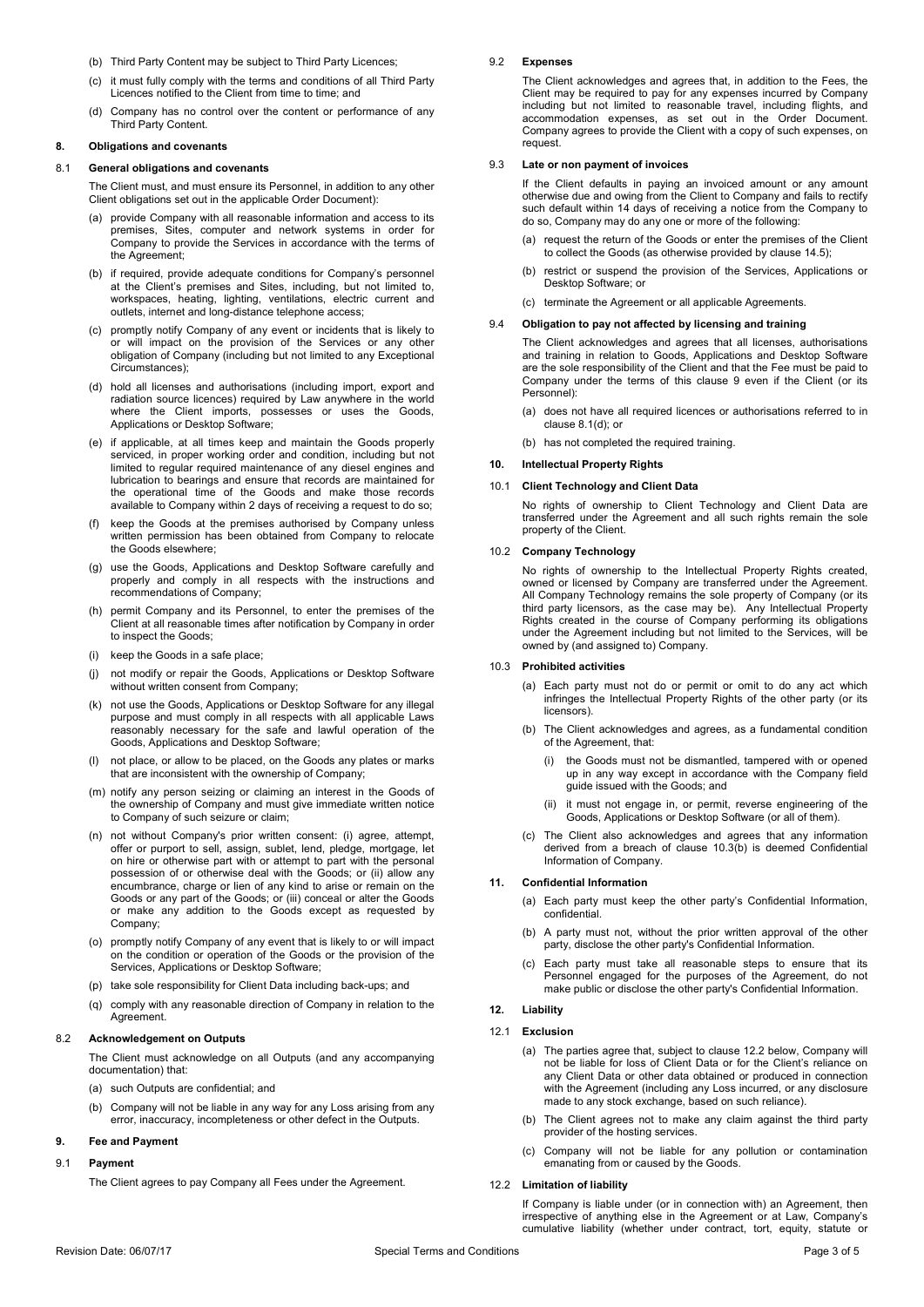otherwise) in the aggregate (to the fullest extent permitted by Law) will in no event exceed the sum of the Fees paid by the Client to Company under the Agreement.

# <span id="page-3-7"></span>**13. Indemnity**

The Client agrees to indemnify Company (and to hold Company harmless and keep indemnified) in relation to any and all Loss Company (or its related bodies corporate) incurs (or will incur) as a result of (or in connection with):

- (a) the Client's (or its Personnel's) use of the Goods, Applications or Desktop Software;
- (b) Company seizing or storing the Goods; or
- (c) a person being injured or killed or property being damaged by the Goods or its use,

due to the negligence or wilful misconduct of the Client

#### **14. Suspension and termination**

#### <span id="page-3-3"></span>14.1 **Suspension**

Company may temporarily suspend (in part or in whole) the provision of the Product Solution to the Client if:

- (a) Company is required by Law to do so;
- (b) such suspension is pursuant to clause [9.3](#page-2-5) (late payment of invoice);
- (c) there is an attack on the Reflex HUB or the Reflex HUB is accessed or manipulated by a third party without consent;
- (d) the Client is in breach of any of its obligations under an Agreement; or
- (e) there is another event for which Company reasonably believe that the suspension of provision of the Services or the Applications to the Client is necessary to protect the Reflex HUB, Company network or other customers.

## 14.2 **Effect of suspension**

Suspension in accordance with clause [14.1](#page-3-3) will not affect any right which accrue prior to, or after, suspension of the Client's obligations under the Agreement.

#### <span id="page-3-0"></span>14.3 **Termination**

- (a) Company has the right to terminate an Order Document during the Order Term in respect of all, or any specified part, of the Product Solution, where the Client has breached any of its obligations under the Agreement and fails to remedy such breach within 14 days of receiving written notice to remedy the breach.
- <span id="page-3-4"></span>(b) Client has the right, subject to the conditions set out in clause [14.4](#page-3-1) (if applicable) and clause [14.5,](#page-3-2) to terminate an Order Document during the Order Term in respect of all, or any specified part, of the Supply on any date (**proposed termination date**).

## <span id="page-3-5"></span><span id="page-3-1"></span>14.4 **Termination in relation to rental of Goods**

- (a) Where Goods are being rented, the Order Document may only be terminated or partially terminated under claus[e 14.3\(b\)](#page-3-4) if: (i) on or prior to the proposed termination date, Client returns the Goods or the specified part of the Goods, at Client's expense, and in the condition required by clause [8.1\(e\),](#page-2-6) to Company at the specified address; or (ii) the Goods have been lost, and Company has been notified in accordance with clause [3.7\(j\).](#page-1-2)
- (b) Where the Agreement is terminated under this clause [14.4](#page-3-1) as to part only of the Goods, Company will, acting reasonably, determine the amount due for the purposes of clause [14.4\(a\)](#page-3-5) and the revised rent in respect of the remainder of the Goods by reference to the proportion of the value, utility or other relevant measure of the part of the Goods to which termination applies.

## <span id="page-3-6"></span><span id="page-3-2"></span>14.5 **Consequences of termination or expiration**

Upon termination or expiration of an Order Document:

- (a) Client must immediately on or prior to the termination or expiration date (as the case may be) deliver any Goods, at Client's expense, to the address specified by Company from time to time or as stated in the Order Document;
- (b) if the Client does not comply with clause [14.5\(a\),](#page-3-6) Company may enter the Client's premises (or the premises of any associated company or agent of the Client) without liability for trespass and retake possession of any Goods;
- (c) any Services or Additional Services will cease;
- (d) any licence to an Application or Desktop Software will terminate;
- (e) all money due by the Client to Company under any Order Document must be paid in full;
- (f) where applicable, Client Data will be deleted from Company servers after a period of 12 months from the date of expiration or termination; the Client may request data to be deleted prior to this period or request for ongoing storage which will be charged on a per Mb basis.

# <span id="page-3-8"></span>14.6 **Survival**

- (a) All obligations of Client under an Agreement will survive the expiration or termination of the Agreement to the extent required for full observance and performance.
- (b) The following clauses survive termination of the Agreements: clause [10](#page-2-7) (Intellectual Property Rights); clause [10.3](#page-2-0) (Confidentiality); clause [12](#page-2-8) (Liability); clause [13](#page-3-7) (Indemnity); clause [14.5](#page-3-2) (Consequences of Termination) and this claus[e 14.6.](#page-3-8)

# **15. Force Majeure**

#### 15.1 **Suspension of obligations**

#### If a party (**Affected Party**):

- (a) is prevented from, or delayed in, performance an obligation (other than an obligation of the Client to pay money) by an event of Exceptional Circumstance; and
- (b) the Affected Party as soon as possible after the event of Exceptional Circumstance notifies the other party providing particulars of:
	- (i) the event of Exceptional Circumstance;
	- (ii) the anticipated period of delay; and
	- (iii) the action (if any action is reasonably possible) the Affected Party intends to take to mitigate the effect of the delay,

then those obligations of the Affected Party are suspended for the duration of the event of Exceptional Circumstance.

# 15.2 **Obligation on other party**

The party which is not the Affected Party must use all reasonable endeavours to remove or mitigate its Loss arising from, and the effects of, the event of Exceptional Circumstance.

#### **16. Notices**

Any notice to be given or made pursuant to the Agreement shall be in writing in the English language and may be signed by the authorised agent of the party giving the same and may be served either:

(a) personally; or

- (b) by delivering the same by registered post to a party at its registered office or business premises or at any other address of which prior notification shall have been given by the addressee prior to the dispatch of the said notice and any notice given by post shall be deemed to have been received by the addressee at the expiration of two (2) Business Days after the same has been properly posted; or
- (c) by electronic mail, when the sender's computer reports that the message has been delivered to the electronic mail address of the addressee as provided on the party's website or as notified by one party to the other party from time to time; but if delivery is made after 5pm on a Business Day, then it must be treated as being received on the next Business Day.

## **17. Miscellaneous**

#### 17.1 **Severability**

If a provision of the Agreement is illegal, invalid, unenforceable or void in a jurisdiction it is severed for that jurisdiction and the remainder of the Agreement has full force and effect and the validity or enforceability of that provision in any other jurisdiction is not affected.

## 17.2 **Application of indemnities**

Subject to any other provision of the Agreement, the indemnities in the Agreement are continuing obligations, independent from the other obligations under the Agreement and continue after the Agreement ends. It is not necessary for a party to incur expense or make payment before enforcing a right of indemnity.

#### 17.3 **Taxes**

Client must pay all taxes which may be payable or determinable in connection with the execution, delivery, performance of the Agreement or any payment or receipt contemplated by it.

#### **18. Definitions**

Capitalised terms used but not defined herein have the meanings assigned to them in the General Terms and Conditions. Otherwise, the following terms have the meanings set out below:

## **Client Data** means all data:

- (a) collected and stored by the Goods in the course of the Client's use; or
- (b) uploaded to an Application by the Client, as well as any Outputs.

**Client Technology** means the Intellectual Property Rights of the Client which are demonstrated to be created independently of an Agreement and the Company Technology.

**Company Technology** means all Intellectual Property Rights owned by Company, or licensed to Company by a third party, including but not limited to the Applications, Desktop Software, Goods and any